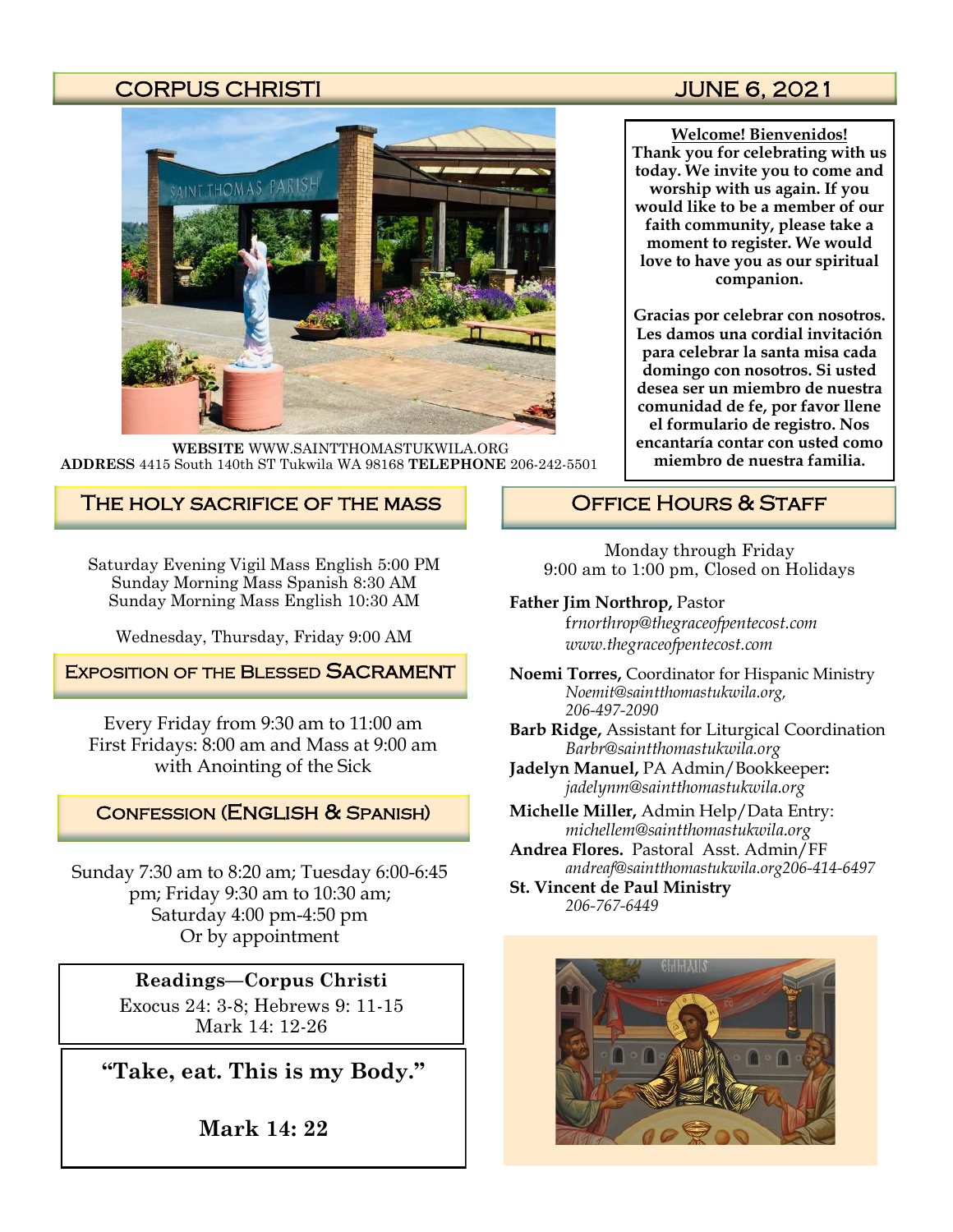## SPECIAL EVENTS

# **WELCOME BACK TO MASS**

**Many people are returning to Mass after time away due to the COVID pandemic. Here are the guidelines that apply to the Archdiocese of Seattle.**

**YES**

**Masks for now Social Hall open for voluntary social distancing Misalettes in the pew More altar servers (masked) Larger choirs (masked)**

**NO**

**Social distancing requirement Blocking off every other row Congregational singing Sanitizing pews after Mass**

The parish needs advice on what to do with the landscaping around the church, specifically the area to the right of the walkway going into church. We are looking for suggestions on what type of landscaping would show beauty, be calming and peaceful. We need suggestions not workers at this time. Please give your suggestions to Oren 206 372-3887.

#### FINANCIAL STEWARDSHIP AT St. Thomas

| Saturday & Sunday English Masses                                     | \$1,450.00   |
|----------------------------------------------------------------------|--------------|
| <b>Sunday Spanish Mass</b>                                           | \$1,592.00   |
| <b>Weekly Online Stewardship (April 3)</b>                           | \$1,646.00   |
| Maintenance Fund/Fondo de Mantenimiento                              | \$735.00     |
| <b>Total Donation/Donación Total</b>                                 | \$5,243.00   |
| <b>Annual Catholic Appeal Goal</b>                                   | \$29,539.00  |
| Received so far:: \$8,757.00 (29.6% of goal)<br><b>BALANCE OWING</b> | \$20,7824.00 |

**The stewardship report above is from May 22 & 23.**



**Please call the office for Mass Intentions**

Do you have friends or neighbors who need assistance? The help line staff at St. Vincent de Paul stand ready to assist. Call 206-767- 6449





Under St. Thomas' patronage, our parish aspires to evangelize our world through the Beauty of our Liturgical worship; the Goodness of our lives empowered by the Holy Spirit and ordered towards holiness in community; and conforming our minds to the Truth of the Scriptures and Tradition.